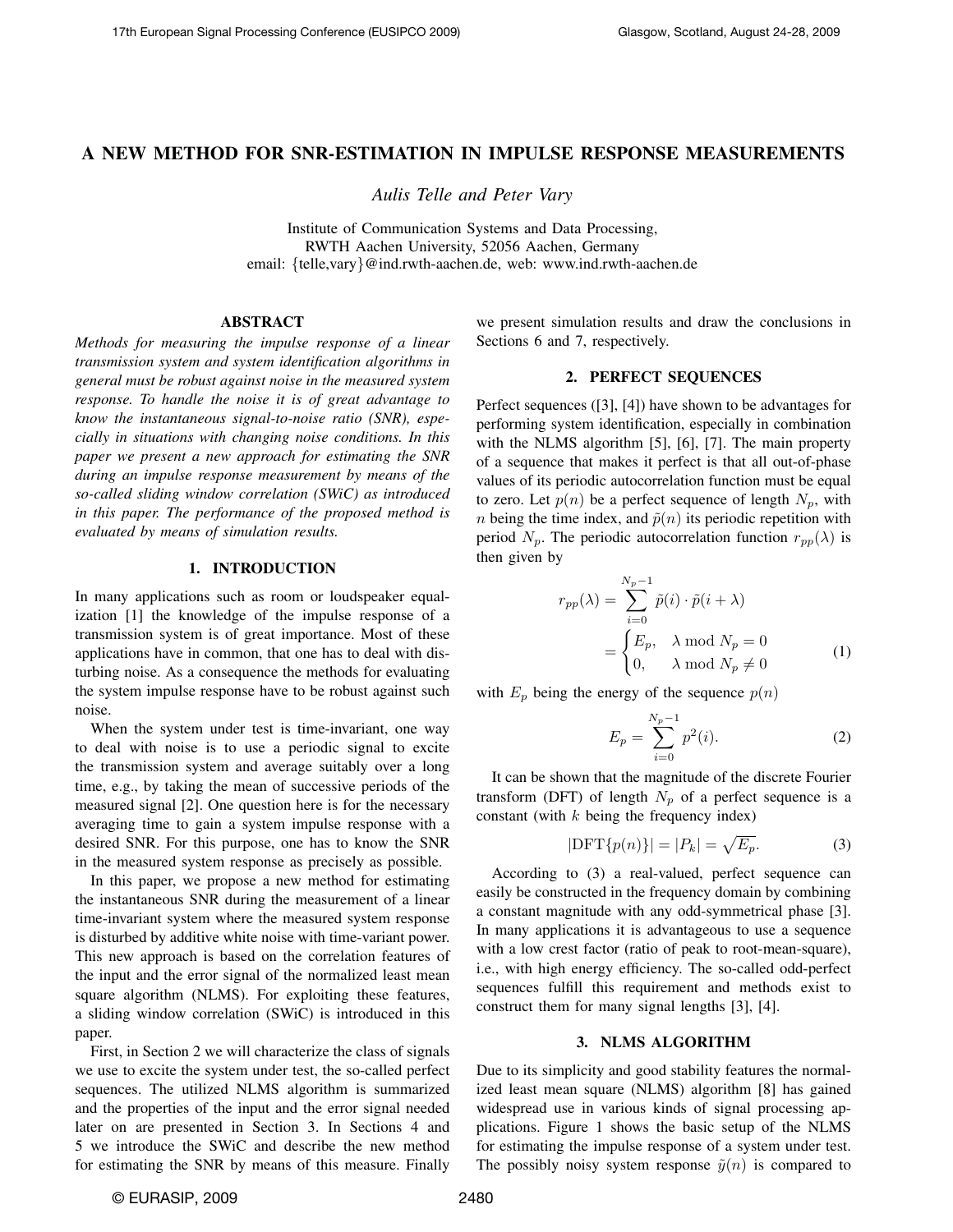

**Figure 1:** NLMS algorithm with the excitation signal  $x(n)$ , the system impulse response  $h(n)$ , the system response  $y(n)$ , the noise signal  $r(n)$ , the measured system response  $\tilde{y}(n) = y(n) + r(n)$ , the error signal  $e(n) = \tilde{y}(n) - \hat{y}(n)$ , and the adaptive filter vector  $w(n)$ .

the arbitrary excitation signal  $x(n)$  filtered with the current state of the adaptive filter with the coefficients  $w(n)$ . The error signal  $e(n)$  is then used to adapt the filter coefficients for the next time step in a gradient descent approach.

The time-recursive adaptation rule of the NLMS is defined as

$$
\boldsymbol{w}(n+1) = \boldsymbol{w}(n) + \alpha \cdot e(n) \frac{\boldsymbol{x}(n)}{E_x(n)}.
$$
 (4)

with the step size factor  $\alpha$ ,  $0 < \alpha < 2$ , and

$$
\boldsymbol{x}(n) = (x(n), x(n-1), \dots, x(n - N_w + 1))^T
$$
 (5)

$$
\mathbf{w}(n) = (w_0(n), w_1(n), \dots, w_{N_w-1}(n))^T
$$
 (6)

$$
e(n) = \tilde{y}(n) - \hat{y}(n) = \tilde{y}(n) - \boldsymbol{w}^{T}(n) \cdot \boldsymbol{x}(n) \tag{7}
$$

where  $N_w$  is the length of the adaptive filter. The fastest convergence is gained, when the step size is  $\alpha = 1$ . With a periodic perfect sequence as excitation it can be shown that after an initialization phase of one period  $w(n)$  is fully adapted within exactly one period after a system change ([5], [7]) if  $N_w$  is greater than or equal to the length of the impulse response of the system under test. For any periodic excitation signal the energy in (4) becomes a constant  $E_x(n) = E_x.$ 

As will be shown later, the relation between the noise signal  $r(n)$ , the NLMS input signal  $\tilde{y}(n)$  and the NLMS error signal  $e(n)$  in the case of a periodic perfect sequence used as excitation signal  $x(n) = \tilde{p}(n)$  are of interest for the SNR estimation proposed in this paper. Thus, the properties of these signals are described in more details.

When the system under test, which is assumed to be linear and time-invariant, is excited with a periodic perfect sequence with a period length of  $N_p$  the system response  $y(n)$  must also be periodic, i.e.,

$$
y(n) = y(n - N_p). \tag{8}
$$

Thus, for the noisy NLMS input signal  $\tilde{y}(n)$  the following relations are valid:

$$
\tilde{y}(n) = y(n) + r(n)
$$
  

$$
\tilde{y}(n - N_p) = y(n) + r(n - N_p).
$$
 (9)



**Figure 2:** Illustration of the relation between  $r(n)$ ,  $\tilde{y}(n)$ ,  $\hat{y}(n)$  and  $e(n)$  for the special case of  $h(n) = 0$  for all n,  $w(n_0) = 0$  at time instance  $n_0$  and  $r(n) = \delta(n_0)$ . A period length  $N_p = 4$  of the excitation signal is assumed.

The step size is now chosen to be  $\alpha = 1$ . As will be shown in the appendix the recursive formula for the adaptive filter can then be reformulated as

$$
\boldsymbol{w}(n) = \sum_{i=1}^{N_p} \tilde{y}(n-i) \frac{\boldsymbol{x}(n-i)}{E_x}.
$$
 (10)

Substituting (10) into (7) and taking the orthogonality features of the perfect sequence excitation  $x(n)$  into account yields

$$
e(n) = \tilde{y}(n) - \left(\sum_{i=1}^{N_p} \tilde{y}(n-i) \frac{\boldsymbol{x}(n-i)}{E_x}\right)^T \boldsymbol{x}(n)
$$

$$
= \tilde{y}(n) - \tilde{y}(n - N_p).
$$
(11)

With (9) we get

$$
e(n) = r(n) - r(n - N_p).
$$
 (12)

As a consequence, the error signal  $e(n)$  can be calculated from the noisy NLMS input signal only. Thus, it is not necessary to actually calculate the NLMS recursion equations if only the error signal is of interest.

The relation between  $r(n)$ ,  $\hat{y}(n)$  and  $e(n)$  is illustrated in Figure 2 for the special case of  $h(n) = 0$  for all n,  $w(n_0) = 0$  at time instance  $n_0$  and  $r(n) = \delta(n_0)$ , i.e., a dirac pulse at  $n = n_0$ . As  $h(n) = 0$  the measured system response is equal to the noise signal for all  $n$ . The error signal in the first period then is equal to the noise signal. In the second period it is equal to the sign inverted noise signal of the first period. This relation can be proved for an arbitrary but fixed  $h(n)$ .

## 4. SLIDING WINDOW CORRELATION

The new measure used later for estimating the SNR is called sliding window correlation (SWiC). For an arbitrarily long signal  $x(n)$  the SWiC  $c_x^{(W,D)}(n)$  at time index n is given by the correlation between two segments of length  $W$  and a displacement  $D$ , i.e., with the first segment starting at time index *n* and the second starting at time index  $n + D$ :

$$
c_x^{(W,D)}(n) = \frac{1}{W} \sum_{i=0}^{W-1} x(n+i) \cdot x(n+i+D). \tag{13}
$$

Thus, the SWiC characterizes the correlation between two segments of the given signal with a fixed distance  $D$  as a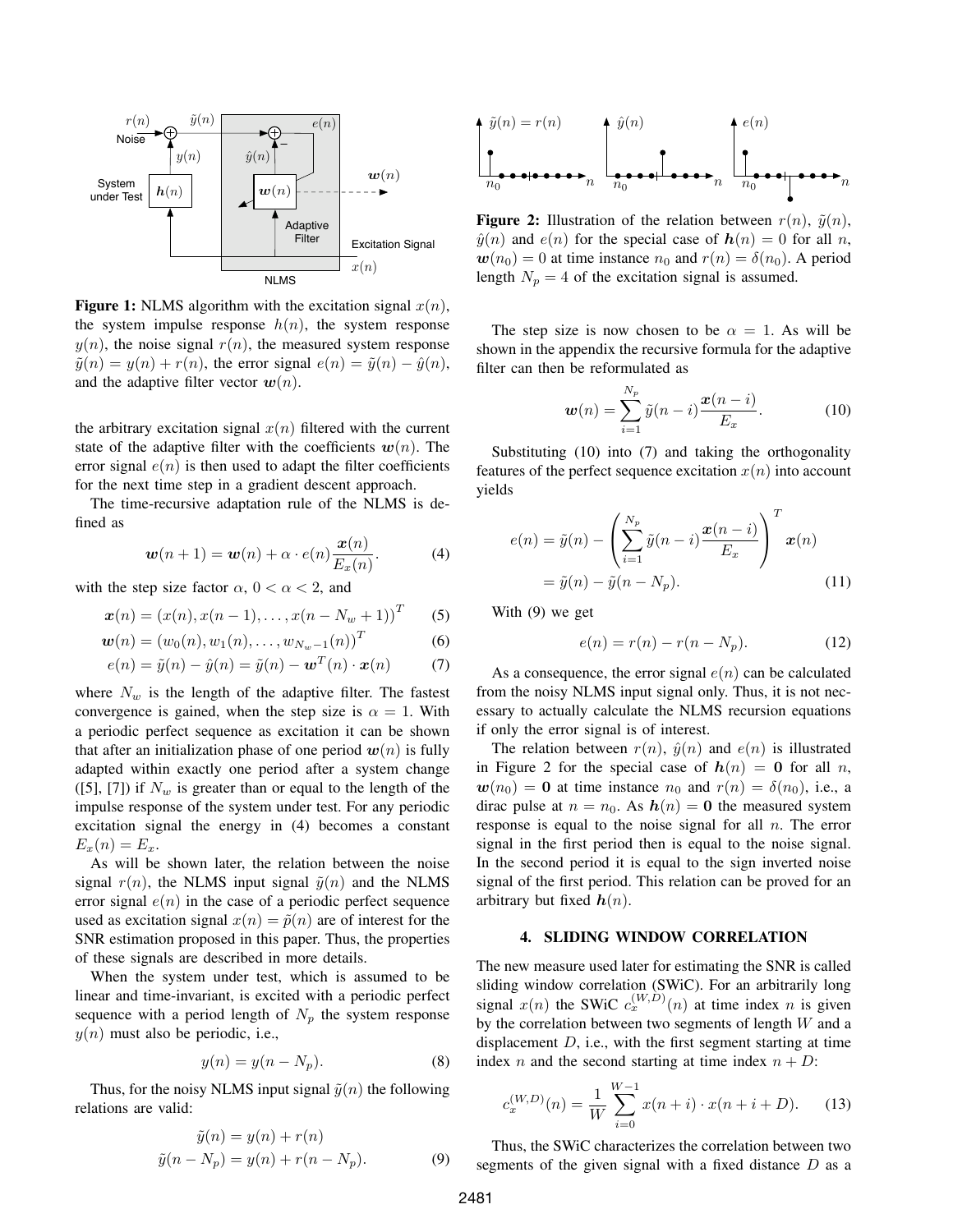function of time. For a perfect sequence  $\tilde{p}(n)$  with a period length  $N_p$  the SWiC with  $W = N_p$  results in

$$
c_{\tilde{p}}^{(N_p, D)}(n) = \begin{cases} E_p, & D \bmod N_p = 0\\ 0, & D \bmod N_p \neq 0 \end{cases}
$$
 (14)

# 5. SNR ESTIMATION

For estimating the SNR we make the following assumptions:

- The excitation signal is a periodic perfect sequence with period  $N_p$ .
- The length of the adaptive filter is equal to  $N_p$  with  $N_p$  being equal to or greater than the length of the impulse response of the system under test.
- The system under test is linear and time-invariant.
- The noise signal is white. Its power may change over time.

We define the signal power  $S$  to be the power of the system response  $y(n)$ 

$$
S = \mathcal{E}\{y^2(n)\}\tag{15}
$$

and the noise power  $N$  to be the power of the noise signal  $r(n)$ 

$$
N = \mathcal{E}\{r^2(n)\}.
$$
 (16)

For a non-stationary signal the power of this signal can be approximated by its short-term power averaged over  $N_p$ samples

$$
\hat{\mathbf{E}}\{z^2(n)\} = \frac{1}{N_p} \sum_{i=0}^{N_p - 1} z^2(n+i). \tag{17}
$$

Thus, we define the time-variant noise power  $N(n)$  as the short-term power of the noise signal  $r(n)$ 

$$
N(n) = \hat{\mathbf{E}}\{r^2(n)\} = \frac{1}{N_p} \sum_{i=0}^{N_p - 1} r^2(n+i)
$$
 (18)

and the signal power to be the short-term power of the system response. This yields the approximated SNR at time index n:

$$
SNR(n) \approx \frac{\hat{E}\{y^2(n)\}}{\hat{E}\{r^2(n)\}} = \frac{\sum_{i=0}^{N_p - 1} y^2(n+i)}{\sum_{i=0}^{N_p - 1} r^2(n+i)},
$$
(19)

which is used as the reference SNR for the rest of this paper.

As the signals  $r(n)$  and  $y(n)$  normally cannot be measured directly in a real system, they have to be estimated. A common assumption is, that the misadjustment of the adaptive filter is sufficiently small, so that after an initialization phase the signals  $r(n)$  and  $y(n)$  can be approximated by  $e(n)$  and  $\hat{y}(n)$ , respectively. This yields the following estimated SNR

$$
SNR'_{Ramadan}(n) = \frac{\sum_{i=0}^{N-1} \hat{y}^2(n+i)}{\sum_{i=0}^{N-1} e^2(n+i)}
$$
(20)

As this approach is used by Ramadan and Poularikas [9] to estimate the SNR, in this paper this method is called the Ramadan-method.

To derive an alternative more accurate method for estimating the SNR we recall the property (12) of the NLMS error signal  $e(n)$  found in Section 3 for the excitation signal  $x(n) = \tilde{p}(n)$  being a periodic perfect sequence:

$$
e(n) = r(n) - r(n - N_p).
$$

This relation shows that in the case of a linear timeinvariant system excited with a perfect sequence and the step size of the NLMS being set to  $\alpha = 1$ , the error signal of the NLMS is equal to the sum of the original and the shifted and sign inverted noise signal. The shift is exactly one period. Thus, the expectation of the product of the error signal and a shifted version of it with the displacement being  $D = N_p$  yields

$$
E\{e(n) \cdot e(n + N_p)\} =
$$
  
= 
$$
E\{(r(n) - r(n - N_p)) \cdot (r(n + N_p) - r(n))\}
$$
  
= 
$$
-E\{r^2(n)\} + E\{r(n) \cdot r(n + N_p)\}
$$
  
+ 
$$
E\{r(n) \cdot r(n - N_p)\}
$$
  
- 
$$
E\{r(n + N_p) \cdot r(n - N_p)\}.
$$
 (21)

For a stationary white noise signal all terms but the first become zero and we get

$$
E\{e(n) \cdot e(n + N_p)\} = -E\{r^2(n)\}\tag{22}
$$

This relation is also valid – at least approximately – if the noise signal is sufficiently stationary for the duration of three periods. In this case (22) is (approximately) equal to (18) with a minus sign. Thus, (22) can be calculated by means of the SWiC of the NLMS error signal with a window length  $W = N_p$  and a displacement  $D = N_p$ 

$$
c_e^{(N_p, N_p)}(n) = \frac{1}{N_p} \sum_{i=0}^{N_p - 1} e(n+i) \cdot e(n+i+N_p). \quad (23)
$$

For a time-invariant system we know that in the case of a periodic excitation signal the output of the system must also be periodic:

$$
y(n) = y(n - N_p). \tag{24}
$$

Thus, the expectation of the NLMS input signal  $\tilde{y}(n)$ multiplied by a shifted version of it with a displacement of  $D = N_p$  results in

$$
E{\tilde{y}(n) \cdot \tilde{y}(n + N_p)} =
$$
  
=  $E\{(y(n) + r(n)) \cdot (y(n + N_p) + r(n + N_p))\}$   
=  $E\{y^2(n)\} + E\{y(n) \cdot r(n)\}$   
+  $E\{y(n) \cdot r(n + N_p)\}$   
-  $E\{r(n) \cdot r(n + N_p)\}.$  (25)

If the noise signal is white and not correlated to the system output  $y(n)$  all terms but the first become zero and (25) yields the power of the system output. Analog to the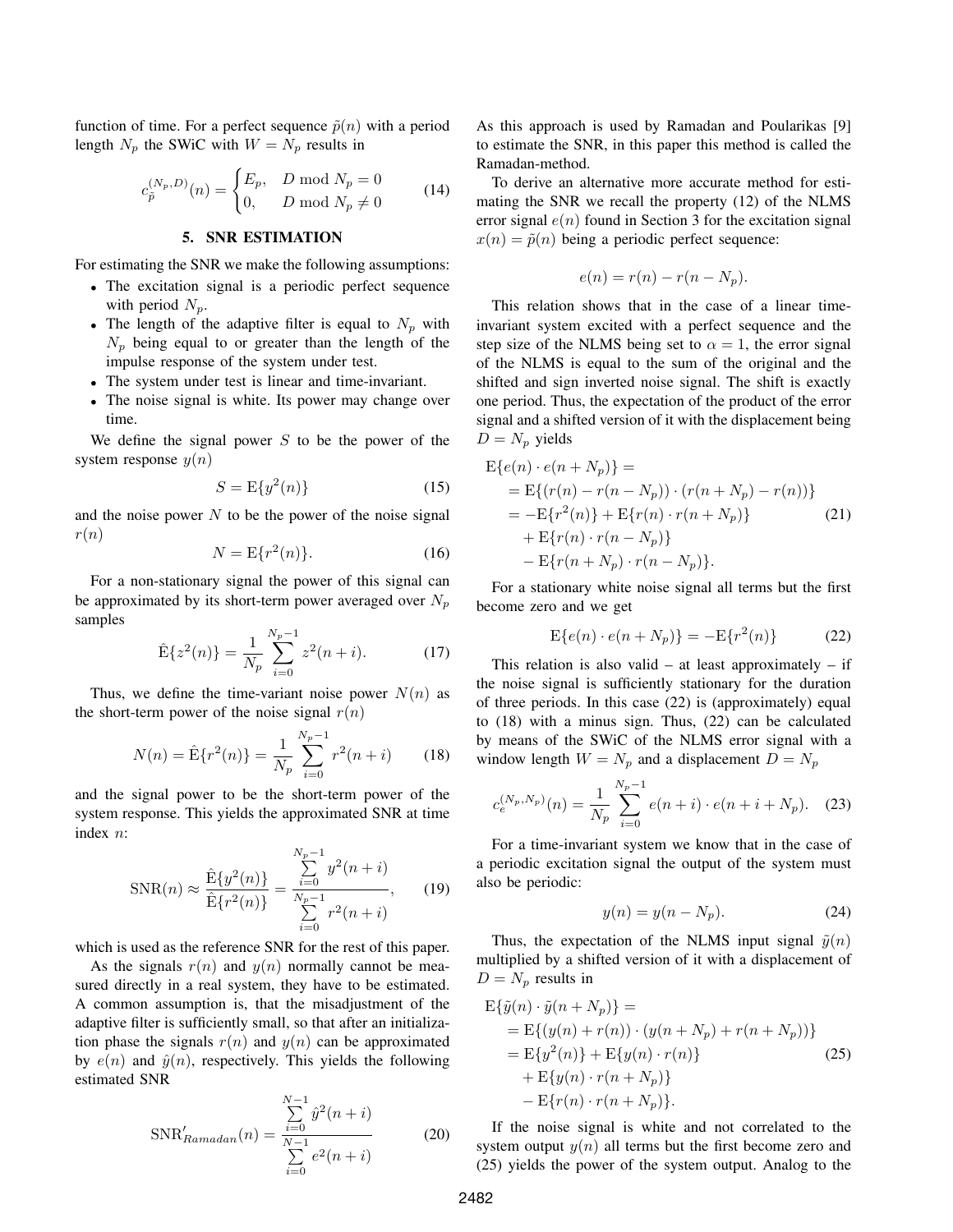

**Figure 3:** System impulse response h of length  $N_h = N_p$  = 500. It is a random signal with an exponential envelope.

noise power, this can be calculated by means of the SWiC of the NLMS input signal  $\tilde{y}(n)$ 

$$
c_{\tilde{y}}^{(N_p, N_p)}(n) = \frac{1}{N_p} \sum_{i=0}^{N_p - 1} \tilde{y}(n+i) \cdot \tilde{y}(n+i+N_p) \quad (26)
$$

With (23) and (26) the SNR can be estimated as

$$
SNR'_{SWiC}(n) = \frac{c_{\tilde{y}}^{(N_p, N_p)}(n)}{-c_e^{(N_p, N_p)}(n)}.
$$
 (27)

# 6. SIMULATION AND RESULTS

To compare the proposed method with the Ramadan-method described above a linear time-invariant system with additive white Gaussian noise was simulated. The system was modeled by an FIR filter of length  $N_h = 500$ . The impulse response of this filter was chosen to be a random but fixed sequence with an exponentially falling envelope (see Figure 3).

As excitation signal an odd-perfect sequence with a period length of  $N_p = N_h = 500$  was chosen. The additive white Gaussian noise signal was multiplied by an envelope function to simulate changing noise (see Figure 4). The noise was added to the system response  $y(n)$ . The simulation is run for 6000 samples, i.e., 12 periods.

The results of the simulation are shown in Figure 5. This comparison shows clearly, that the SNR estimate of the proposed method is much closer to the real SNR than the estimate of the method used by Ramadan and Poularikas.

# 7. CONCLUSION

In this paper a new method for estimating the SNR during impulse response measurements with periodic perfect sequences was introduced. It is based on the correlation features of the measured system response. It was shown, that the true energy of the wanted as well as the noise signal can be approximated from the measured signal quite accurately by means of the SWiC.

As two periods of the input signal are needed to calculate the SNR, the use in applications with the demand for very low delay is limited. If, however, a delay of two periods is



Figure 4: Noise signal and the multiplied envelope function.



Figure 5: Results of the simulation. The figure shows the real SNR and the SNR estimates for the two compared methods. The y-axis goes only up to 5000 because a block of two periods, i.e., 1000 samples, is needed to estimate the SNR.

tolerable the proposed method delivers an accurate estimate of the current SNR.

It is of special interest that the proposed method is not only accurate but is also completely independent of the actual system identification algorithm, i.e., any suitable algorithm can be chosen while the results of the SNR estimation are not influenced by that choice or the accuracy of the estimated system impulse responses.

A typical szenario for the application of the proposed method is the measurement of a room impulse response. After having measured the response of the room, the SNR during the measurement can be estimated and the parts of the system response with low SNR, e.g., when a door was slammed, can be weighted differently to minimize the impact on the resulting impulse response.

The proposed approach for estimating the SNR opens up new perspectives for improving system identification methods in many applications that need an accurate estimate of the current SNR.